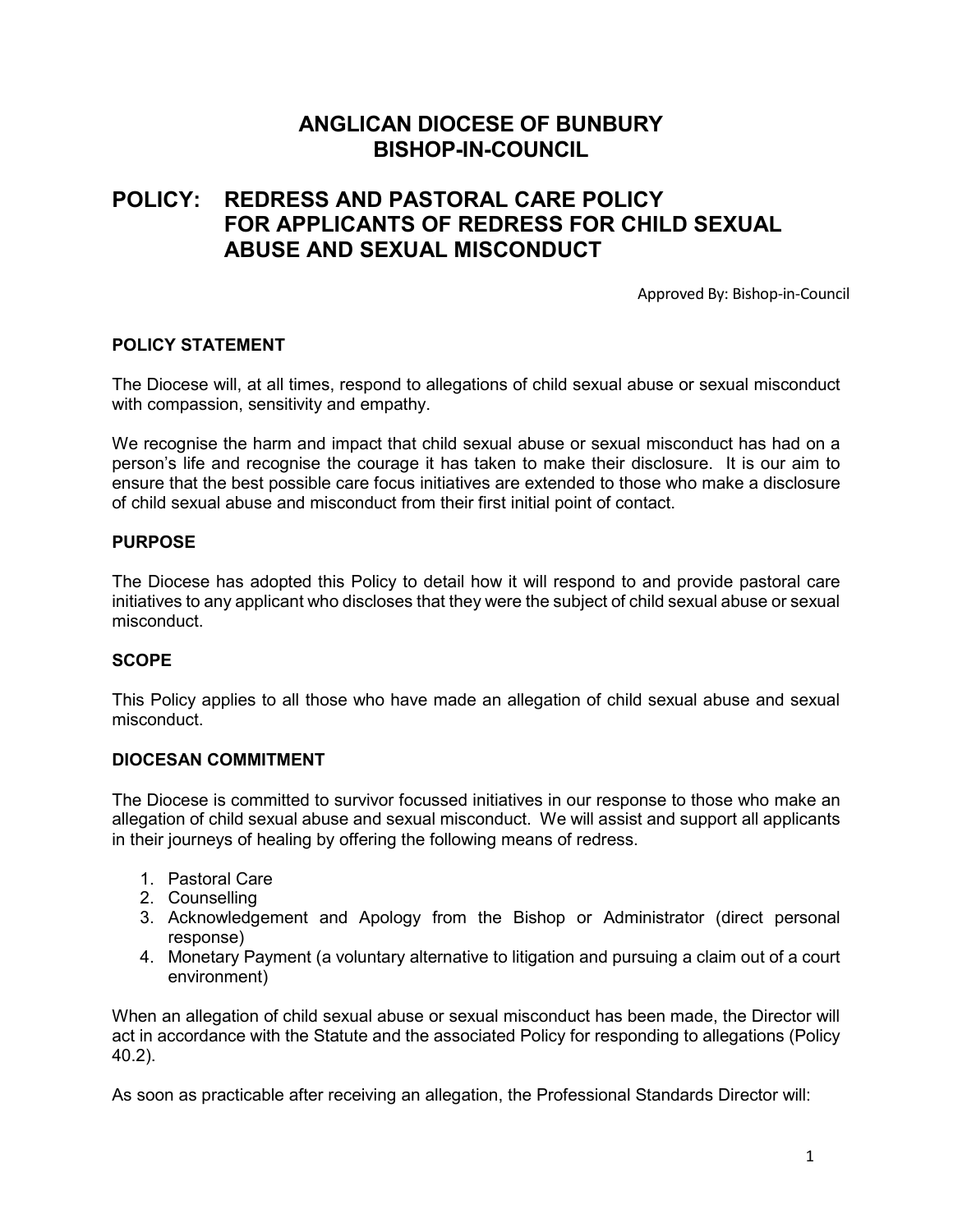- 1. Provide the Applicant with the options available to them in applying for Redress which include:
	- a) The National Redress Scheme
	- b) The Anglican Diocese of Bunbury Pastoral Care and Redress Process
	- c) Options available under Common Law
- 2. Acknowledge the allegation and express care and concern on behalf of the Diocese
- 3. Acknowledge that all child abuse or sexual misconduct is reprehensible and should not have occurred
- 4. Advise the Applicant what the Diocese can offer as a means of Redress
- 5. Refer the matter to the PSC who will consider each claim individually and make the appropriate recommendations based on the balance of probabilities that the child sexual abuse or misconduct occurred.

### **RESPONDING TO ALLEGATIONS**

When an allegation of child sexual abuse or sexual misconduct has been made, it will not usually be possible to immediately confirm the facts or extent of the claim. This could be due to:

- Inability to identify the alleged perpetrator
- The death of the alleged perpetrator;
- Incomplete or lack of records;

### **EXCLUSIONS IN THIS POLICY**

- 1 Applicants of physical, emotional, spiritual abuse and neglect can request counselling and an apology but will not be offered a monetarypayment
- 2 A monetary payment is not available for families (secondary victims) of those who have been abused. We do, however, recognise that families of the applicant and the perpetrator are impacted by abuse and reasonable counselling will be offered.
- 3 Claims for sexual abuse by another resident in a Care Facility will be based on an individual basis. Residents do not constitute Clergy or Church Worker and are not within the jurisdiction of this policy.

If the child abuse or misconduct was perpetrated in a Church School or Church Agency of the Diocese, the Director will refer to the individual protocol of the Church School or Church Agency to determine the action to be taken.

If the Applicant is a child (i.e. under 18 years of age), the Director will liaise with the Parent or legal Guardian.

### **PASTORAL CARE**

Any Applicant who indicates they would benefit from Pastoral care and support for the duration of their claim will have a suitable member of Clergy appointed for that purpose.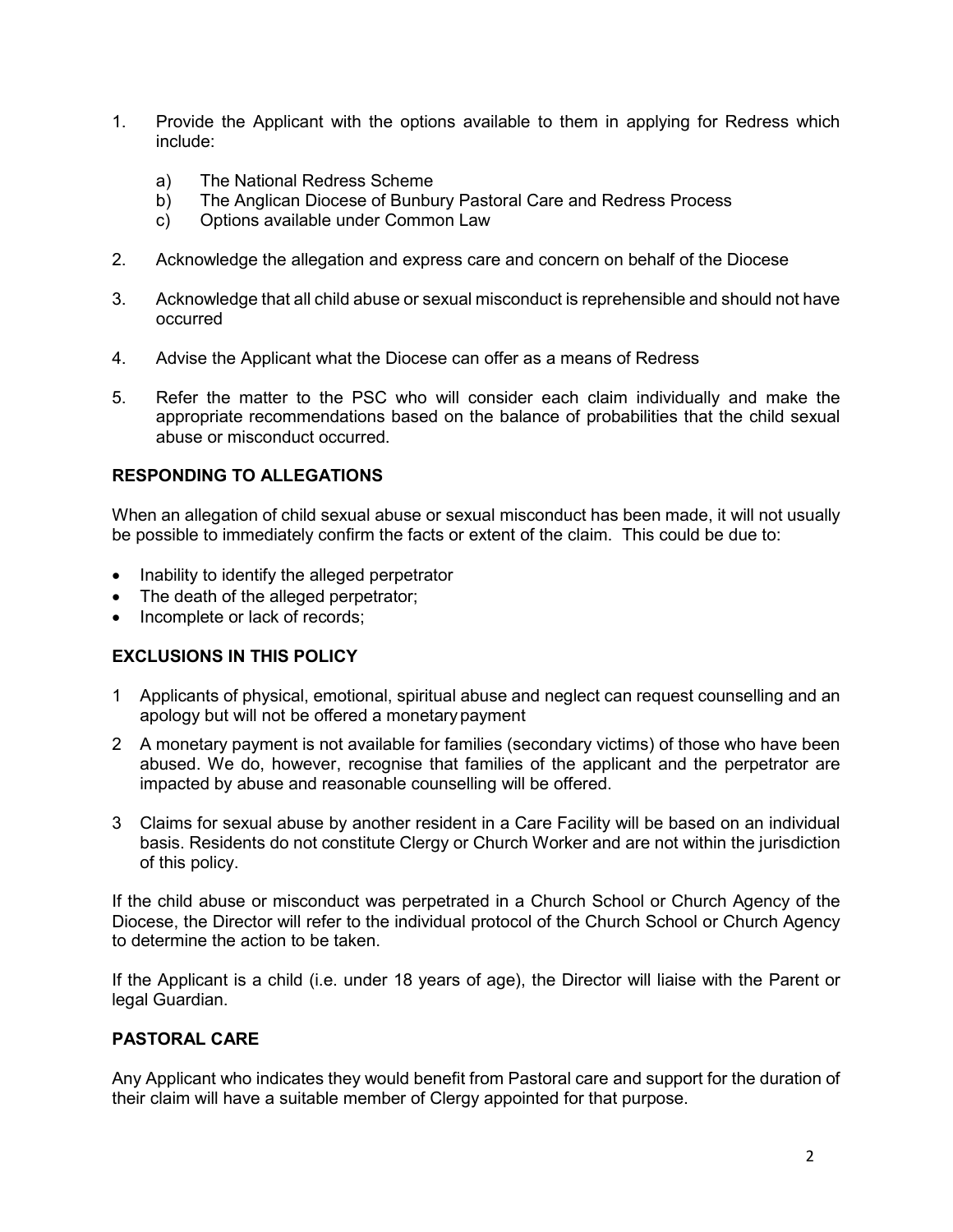### **COUNSELLING**

Counselling is made available to any person who has suffered child abuse or sexual misconduct by a Church Worker. The Diocese will pay up to an amount of \$5000.00 per applicant.

The options for counselling are:

- 1 The Applicant's existing Psychologist or treating practitioner
- 2 Sexual Assault Referral Centre (SARC) located near King Edward Memorial Hospital, Subiaco
- 3 An independent practitioner or an approved counsellor selected by the Director of Professional Standards.

To ensure the privacy and confidentiality of each applicant is maintained, the treatment provider is provided with a case reference number which is used for the purposes of accounting when invoices are received at the Bishop in office.

Where significant psychological harm has occurred, the Director may seek a progress report to determine the ongoing requirements for therapy.

Counselling, while recommended, is optional. Any Applicant who does not attend counselling or, who refuses to be reviewed by a Psychologist for the purpose of a report to be obtained, may be disadvantaged in the assessment process. Psychological harm is a component of the Panel's assessment and the absence of a report may prevent a fair and accurate determination being made.

### **MONETARY SUPPORT AND ASSESSMENT PROCESS**

A monetary payment alone cannot make amends for the harm caused by child sexual abuse or sexual misconduct. Rather, it is seen as a means by which the Diocese can acknowledge the harm caused by child sexual abuse or sexual misconduct.

Where a claim for a monetary payment is made, the Applicant will be required to complete the Pastoral Care Application to enable an assessment of their needs arising from the child sexual abuse or sexual misconduct to be made. If required, the Director will assist the Applicant to complete the documentation.

- 1 The Director will make arrangements for the application to be assessed by the Independent Assessment Panel (the Panel) which is an appointment made by Bishop in Council, The Director, the PSC, the Bishop and the Diocesan Secretary may not negotiate with the applicant about a monetary payment.
- 2 The Panel will make an assessment based on the information provided in the Applicants statement and Psychological report. Following assessment, the Panel will recommend an appropriate amount to be paid, in terms of guidelines determined by Bishop in Council from time to time.
- 3 The maximum payable under the Diocesan's Monetary Schedule is \$150,000.00.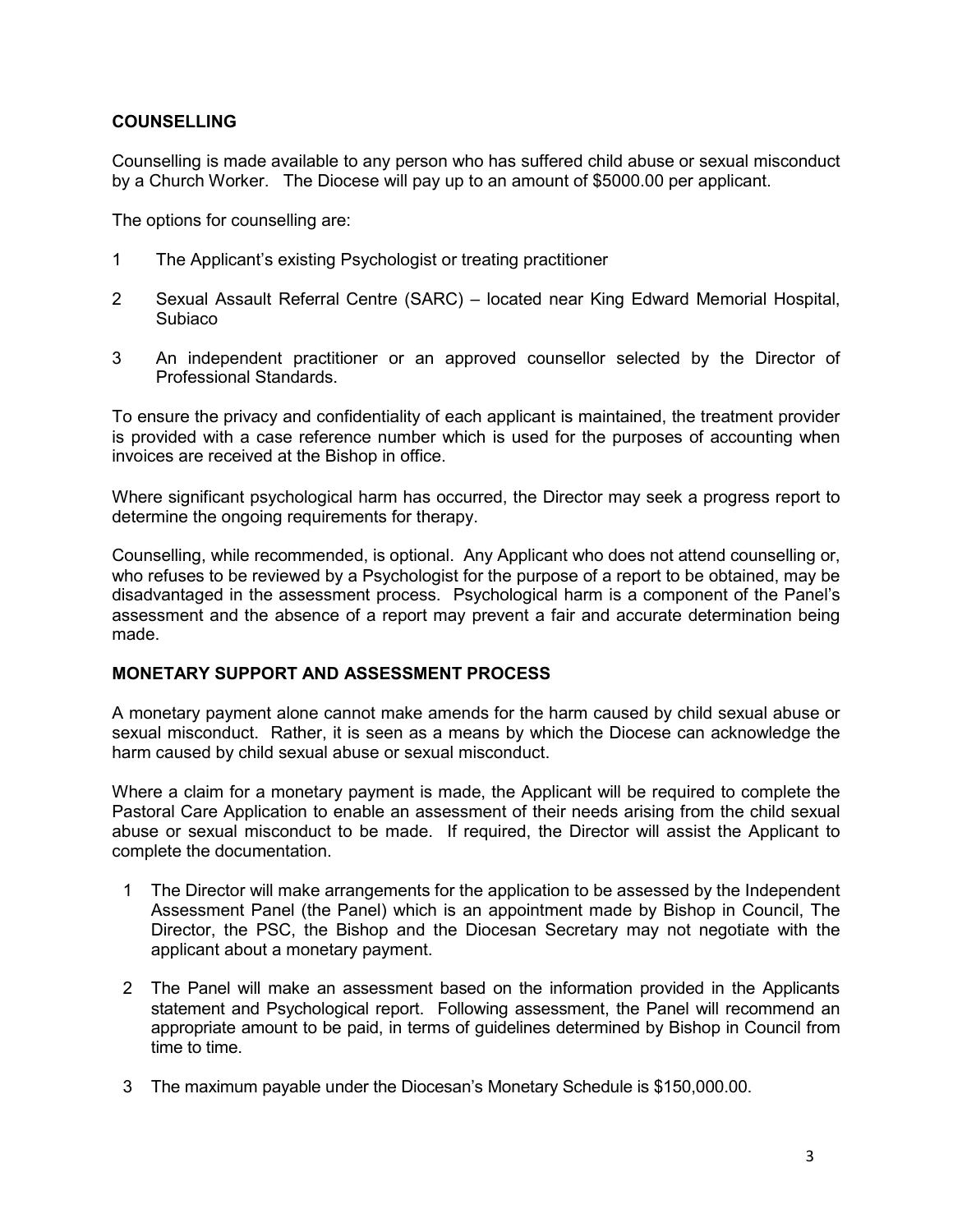- 4 When the recommendation is received, the Director will advise the Applicant of the amount subject to the approval by Bunbury Diocesan Trustees and Bishop in Council.
- 5 Following approval for the payment to be made, a Deed of Settlement and Release will be prepared releasing the Diocese, its employees, officers or agents (but excluding the respondent) from any claims, demands, or actions under statute or at common law, arising out of the complaint.
- 6 The deed of release will not prevent applicants from "telling their story" and any confidentiality provisions in the deed will refer to disclosure of the amount of a monetary payment only.
- 7 When the Diocesan Secretary advises the Director that approval has been given for the payment to be made, the Director will advise the Applicant who may accept or decline the offer. However, acceptance of an offer will affect the legal rights of the recipient and an applicant may be assisted by seeking independent legal advice before acceptance. The Diocese will pay for reasonable costs for this legal opinion to be obtained.
- 8 All support payments made are subject to an amount of \$175.00 being deducted from the final assessment and forwarded to the Commonwealth Government Recovery Scheme. This is to cover any claims that may have been made against Medicare as a direct result of the abuse or misconduct. Applicants will be required to provide their Medicare Number and Date of Birth.
- 9 Any payments that the Applicant has received from Redress WA, the Child Migrant's Scheme, the Country High School's Authority, a court awarded payment or a victim of crime payment will be deducted from the final payment.
- 10 Where child sexual abuse or sexual misconduct has been sustained, the Panel will assess and review all available documentation to determine the amount to be paid, in terms of guidelines determined by Bishop in Council from time to time.
- 11 The Diocese will take responsibility of legal costs incurred with the preparation of the Deed of Settlement and Release.
- 12 The Diocese will take responsibility for the legal costs incurred if an independent legal opinion is sought regarding the Deed of Settlement and Release.

### **FURTHER INFORMATION REGARDING THE PANEL**

- 1 The Panel will be constituted by:
	- a A psychiatrist, clinical social worker, mediator or clinical psychologist having current or recent clinical experience with patients who have suffered child sexual abuse or sexual misconduct; and
	- b A legal practitioner who has experience in medico-legal processes, criminal Injury or risk management claims.